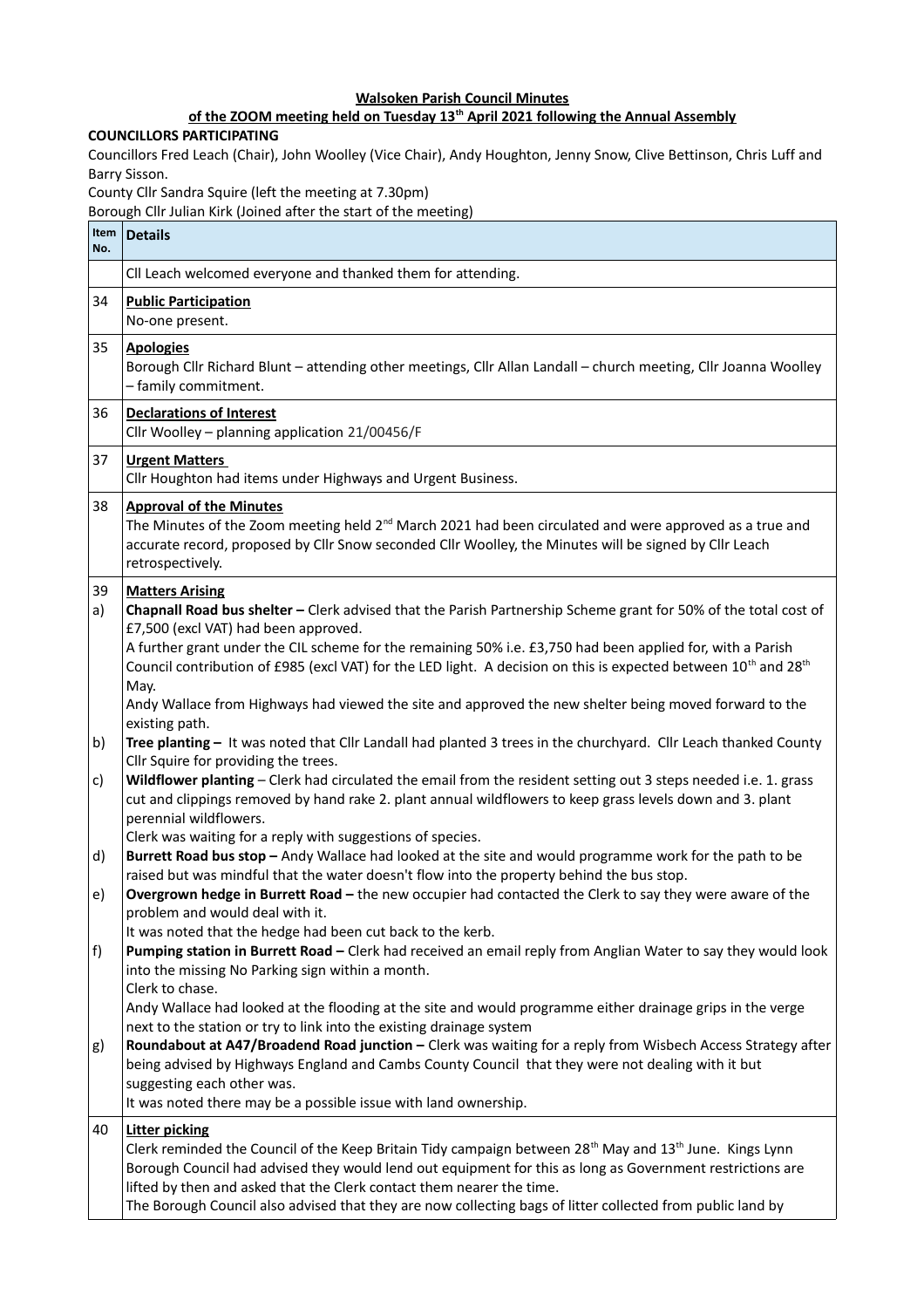| Item<br>No.          | <b>Details</b>                                                                                                                                                                                                                                                                                                                                                                                                                                                             |                                                                               |                   |                 |                   |  |  |
|----------------------|----------------------------------------------------------------------------------------------------------------------------------------------------------------------------------------------------------------------------------------------------------------------------------------------------------------------------------------------------------------------------------------------------------------------------------------------------------------------------|-------------------------------------------------------------------------------|-------------------|-----------------|-------------------|--|--|
|                      | residents on their daily walk, but would not include fly-tipping. They would need to know a date and location<br>for collection of bags.                                                                                                                                                                                                                                                                                                                                   |                                                                               |                   |                 |                   |  |  |
|                      | After discussion it was decided to advertise for volunteers on the web site and the noticeboard and guage the<br>interest before taking any further action.<br>Borough Cllr Julian Kirk reminded councillors that he would be able to accept dry recyclable waste in his skip.                                                                                                                                                                                             |                                                                               |                   |                 |                   |  |  |
| 41                   | <b>Sparrowgate Road passing places</b><br>Clerk advised that following a meeting with Andy Wallace to discuss the position and viability of passing places<br>in Sparrowgate Road, he had given a quote of £3,900 for 2 places, and Highways had already agreed that half<br>would be funded by the Parish Partnership Scheme.<br>After discussion it was agreed to go ahead with this project with the benefit of the funding.                                            |                                                                               |                   |                 |                   |  |  |
| 42                   | <b>Projects on the website</b><br>Cllr Snow proposed a report to be added to the website to let residents know what their money has been spent<br>on. All agreed this was a good idea. Clerk to action.                                                                                                                                                                                                                                                                    |                                                                               |                   |                 |                   |  |  |
| 43<br>a)<br>b)<br>44 | Planning<br>The Planning Report - the Planning Report had been circulated to councillors, and was noted.<br>5 pitches for traveller families, Wheatley Bank - It was noted that trees along the front of the site have now<br>been replaced, although the trees around the field haven't.<br>Finance - Payments and receipts - the schedule below had been circulated.                                                                                                     |                                                                               |                   |                 |                   |  |  |
| a)                   |                                                                                                                                                                                                                                                                                                                                                                                                                                                                            |                                                                               |                   |                 |                   |  |  |
|                      | Mrs A Williams                                                                                                                                                                                                                                                                                                                                                                                                                                                             | Net salary 22nd Feb to 4th April 2021                                         | £491.45           | E0.00           | £491.45           |  |  |
|                      | Mrs A Williams                                                                                                                                                                                                                                                                                                                                                                                                                                                             | Expenses £48 and Zoom x 2 £28.78                                              | £76.78            | E0.00           | £76.78            |  |  |
|                      | <b>HM Revenue &amp; Customs</b>                                                                                                                                                                                                                                                                                                                                                                                                                                            | Income tax 22nd Feb to 4th April 2021                                         | £122.80           | E0.00           | £122.80           |  |  |
|                      | Westcotec                                                                                                                                                                                                                                                                                                                                                                                                                                                                  | Maintenance Mar and Apr 2021                                                  | £26.92            | £5.38           | £32.30            |  |  |
|                      | Borough Council of Kings Lynn<br>Kings Lynn IDB                                                                                                                                                                                                                                                                                                                                                                                                                            | Dog bin emptying Mar 2020 to Feb 2021<br>Allotment rates Apr 2021 to Mar 2022 | £157.04<br>£55.37 | £31.41<br>E0.00 | £188.45<br>£55.37 |  |  |
|                      | <b>NALC</b>                                                                                                                                                                                                                                                                                                                                                                                                                                                                | Renewal subscription                                                          | £269.91           | E0.00           | £269.91           |  |  |
|                      | Norfolk County Council                                                                                                                                                                                                                                                                                                                                                                                                                                                     | Rent 11/10/20 to 5/4/21                                                       | £780.00           | E0.00           | £780.00           |  |  |
|                      | E.on                                                                                                                                                                                                                                                                                                                                                                                                                                                                       | Supply Jan to March 2021                                                      | £162.63           | E8.13           | £170.76           |  |  |
|                      | <b>Keven Brooks</b>                                                                                                                                                                                                                                                                                                                                                                                                                                                        | Internal Audit y/e 31.3.21                                                    | £55.00            | E0.00           | £55.00            |  |  |
|                      |                                                                                                                                                                                                                                                                                                                                                                                                                                                                            | <b>TOTAL OF PAYMENTS</b>                                                      | £2,197.90         | £44.92          | £2,242.82         |  |  |
|                      | <b>RECEIPTS</b>                                                                                                                                                                                                                                                                                                                                                                                                                                                            | <b>DETAILS</b>                                                                | <b>AMOUNT</b>     |                 |                   |  |  |
|                      | <b>HM Revenue &amp; Customs</b>                                                                                                                                                                                                                                                                                                                                                                                                                                            | VAT rebate                                                                    | £623.66           |                 |                   |  |  |
|                      | KLBC                                                                                                                                                                                                                                                                                                                                                                                                                                                                       | Precept                                                                       | £11,303.00        |                 |                   |  |  |
|                      |                                                                                                                                                                                                                                                                                                                                                                                                                                                                            | <b>TOTAL OF RECEIPTS</b>                                                      | £11,926.66        |                 |                   |  |  |
| b)                   | Cllr Sisson proposed the payments be accepted, seconded by Cllr Snow, all in agreement.<br>Internal Auditor - thanks were expressed to Keven Brooks for completing the Internal Audit.<br>Approval of Accounts for year ended 31 <sup>st</sup> March 2021<br>The Accounts and Annual Return plus associated documents had been circulated.                                                                                                                                 |                                                                               |                   |                 |                   |  |  |
| i)                   | Certificate of Exemption - the Council was in full agreement that all criteria had been met to allow the<br>Certificate of Exemption to be completed.                                                                                                                                                                                                                                                                                                                      |                                                                               |                   |                 |                   |  |  |
| ii)                  | Annual Governance statement - the Council was in full agreement that all statements had been met and<br>approved in full. Clerk advised that all required documents and information will be published on the Council<br>website in accordance with the Transparency Code.<br>Accounting Statements - the Council unanimously approved all figures.                                                                                                                         |                                                                               |                   |                 |                   |  |  |
| iii)                 |                                                                                                                                                                                                                                                                                                                                                                                                                                                                            |                                                                               |                   |                 |                   |  |  |
| 45<br>a)<br>b)       | <b>Highway matters</b><br>The updated Highways Report had been circulated. Cllr Houghton asked for the Burrett Road bus stop item to<br>be updated following the inspection by Andy Wallace.<br>Drainage grips - Cllr Leach had received a report that an "enthusiastic" digger had been in the village cutting<br>too many drainage grips into verges where they weren't needed resulting in problems with grass cutting, and<br>dangerous for cars pulling off the road. |                                                                               |                   |                 |                   |  |  |
|                      | Cllr Kirk reported that this had been a problem in other parishes.<br>It was agreed to make a complaint to Norfolk County Council suggesting that, although the work was                                                                                                                                                                                                                                                                                                   |                                                                               |                   |                 |                   |  |  |